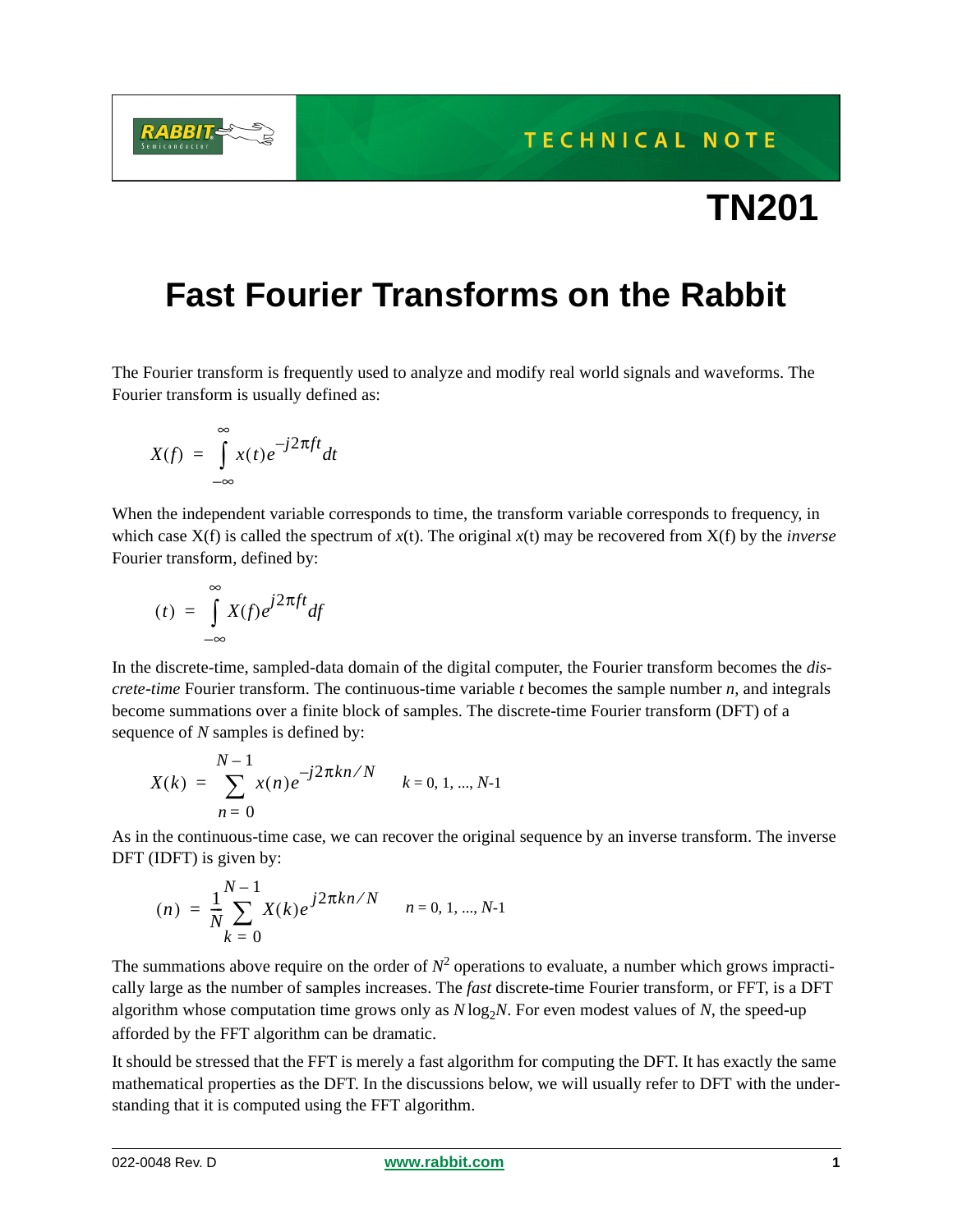# **Applications**

Probably the most common use of the DFT is to compute the frequency spectrum of a sampled time waveform, as might be obtained from a microphone or accelerometer output digitized by an analog-to-digital converter. Radar, sonar, and vibration analysis, for example, make extensive use of the DFT to extract and reveal signal characteristics that would otherwise be difficult or impossible to perceive from the time waveforms alone. A practical example using the Rabbit 2000 in vibration analysis is the monitoring of rotating machinery. By attaching one or more accelerometers to a piece of rotating machinery and computing the DFTs of their outputs, one can obtain an operating "signature" of the machinery. Changes in the signature over time can give early warning of mechanical problems or impending failure.

Because of its computational speed, the FFT is often used to perform *fast* discrete convolution. Discrete convolution normally requires on the order of  $N^2$  operations. This number can be reduced to the order of  $N \log_2 N$  by first transforming the time-domain waveforms to the frequency domain, multiplying the transforms together, and then inverse transform back to the time domain. For large values of *N*, the speed-up can be substantial. Fast convolution is especially attractive when a sampled-data sequence must be convolved with a filter function whose FFT can be computed and stored ahead of time.

Another application of the FFT is in band-limited interpolation, in which a sequence's sample rate is increased by interpolating samples between original samples. For example, imagine that we have a sequence to convert to an analog waveform by a digital-to-analog converter. The waveform might be a stimulus for an experiment or a segment of speech. Such waveforms are often computed or stored at the minimum possible sample rate to save processor cycles and memory. Operating the digital to analog converter at the lowest possible rate complicates the design of the analog reconstruction filter used to smooth the DAC's stepped output. The requirements of the reconstruction filter can be relaxed considerably by increasing the sample rate into the converter. The DFT provides a convenient way to increase the sample rate without altering the waveform's character.

To see how the DFT can be used to increase the sample rate, suppose that the sequence to be converted has a sample rate of 2,500 samples per second and that we wish to increase the sample rate by a factor of 4 to 10,000 samples per second. We start with a convenient block of, say, 256 samples, and then compute its DFT. Since the samples represent a real signal, we use a version of the FFT that transforms 256 purely real samples into a 128-point complex spectrum that extends from zero frequency to 1.25 kHz. (The real-tocomplex version of the FFT is about twice as fast as the complex-to-complex FFT.) Next we append 384 zero-valued points to the 128-point positive-frequency spectrum. This enlarged 512-point spectrum is precisely the spectrum that would have been computed had the original sequence been sampled at 10,000 samples/s. Performing a 512-point inverse DFT on the enlarged spectrum (using a complex-to-real version of the IFFT) produces a block of 1024 real samples that perfectly reproduce the waveform contained in the original 256-sample block.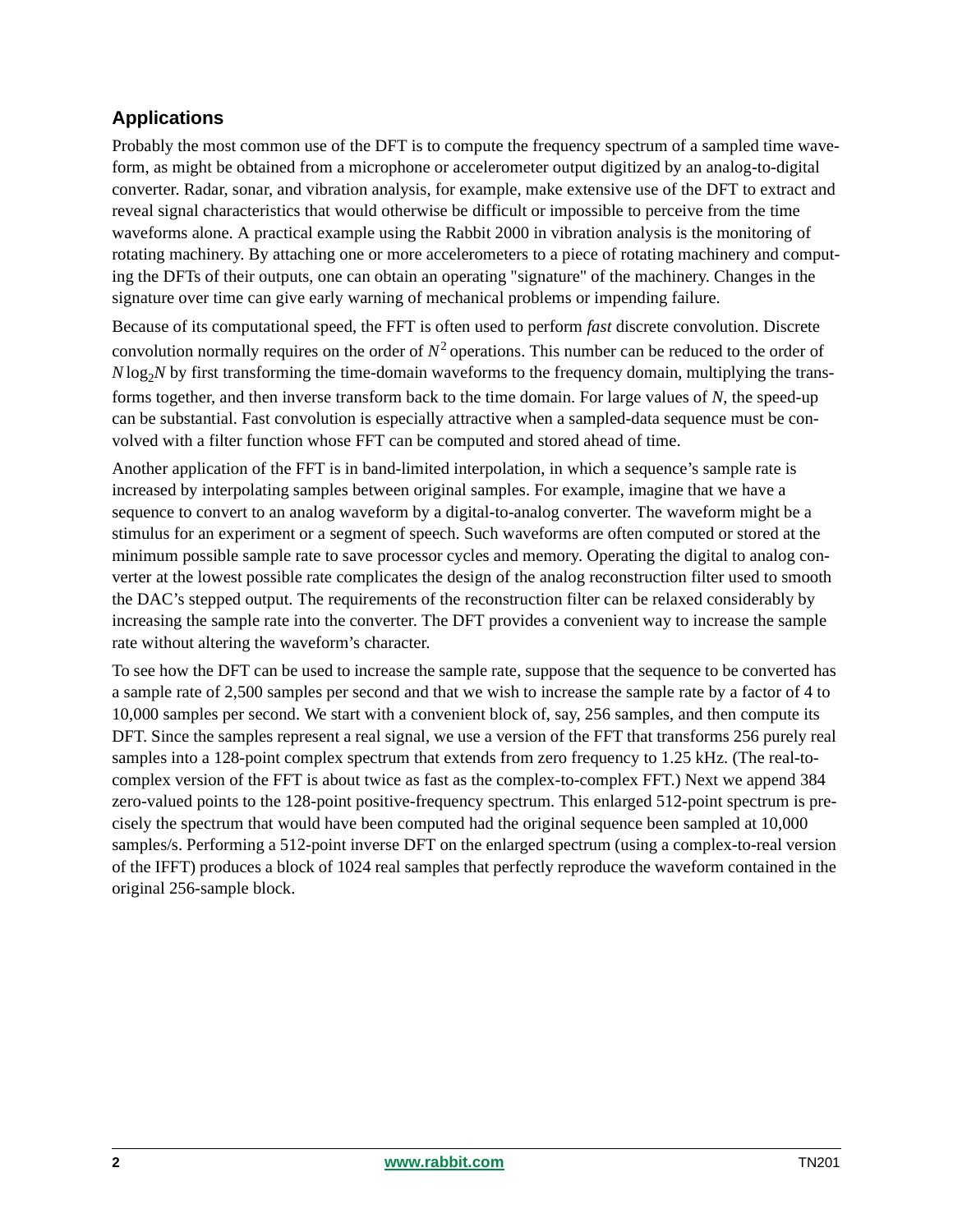# **Windowing**

The DFT can be often viewed as a bank of digital filters, all having identical shape and having center frequencies whose absolute values range from zero to  $F_s/2$ , where  $F_s$  is the sampling frequency. The frequency response of these filters is described by  $sin(N\pi f)/sin(\pi f)$ . Three adjacent responses are shown in [Figure 1.](#page-2-0)

<span id="page-2-0"></span>

The bank of filters can be thought of as dividing the spectrum into a series of bins. Unfortunately the filters are often not so selective as one would like. First of all, the main lobes of adjacent filters overlap. As a result, a frequency component that falls in between the center frequencies of two filters contributes to the outputs of both filters. Second, because the filters have sizeable side lobes that extend far from the main lobe, a frequency component that falls in between the centers of two filters also contributes to the outputs of distant filters as well. Consequently, a given DFT output bin may contain misleading contributions from frequency components that lie far away from its center frequency.

While the overlap of the main lobes is unavoidable, the poor side lobe attenuation of the DFT can be improved by a process called "windowing." Windowing modifies the frequency response of the FFT bins by giving a lower weight to samples that lie closer to the ends of the block of input samples. A frequently used window function, and the one implemented by the Rabbit FFT library, is the Hann window, sometimes called the "raised cosine" window. It is defined as

$$
w(n) = 0.5 \left\{ 1.0 + \cos \left[ \frac{2\pi}{N} \left( n - \frac{N}{2} \right) \right] \right\}
$$
  $n = 0, 1, ..., N-1$ 

Each input sample is multiplied by the corresponding window sample before being transformed. [Figure 2](#page-3-0) compares the Hann window frequency response to the basic response of the DFT. The improved side-lobe response is clearly evident. With the improved side-lobe response comes what is usually a minor drawback: the width of the main lobe produced by the Hann window is twice the width of the basic response.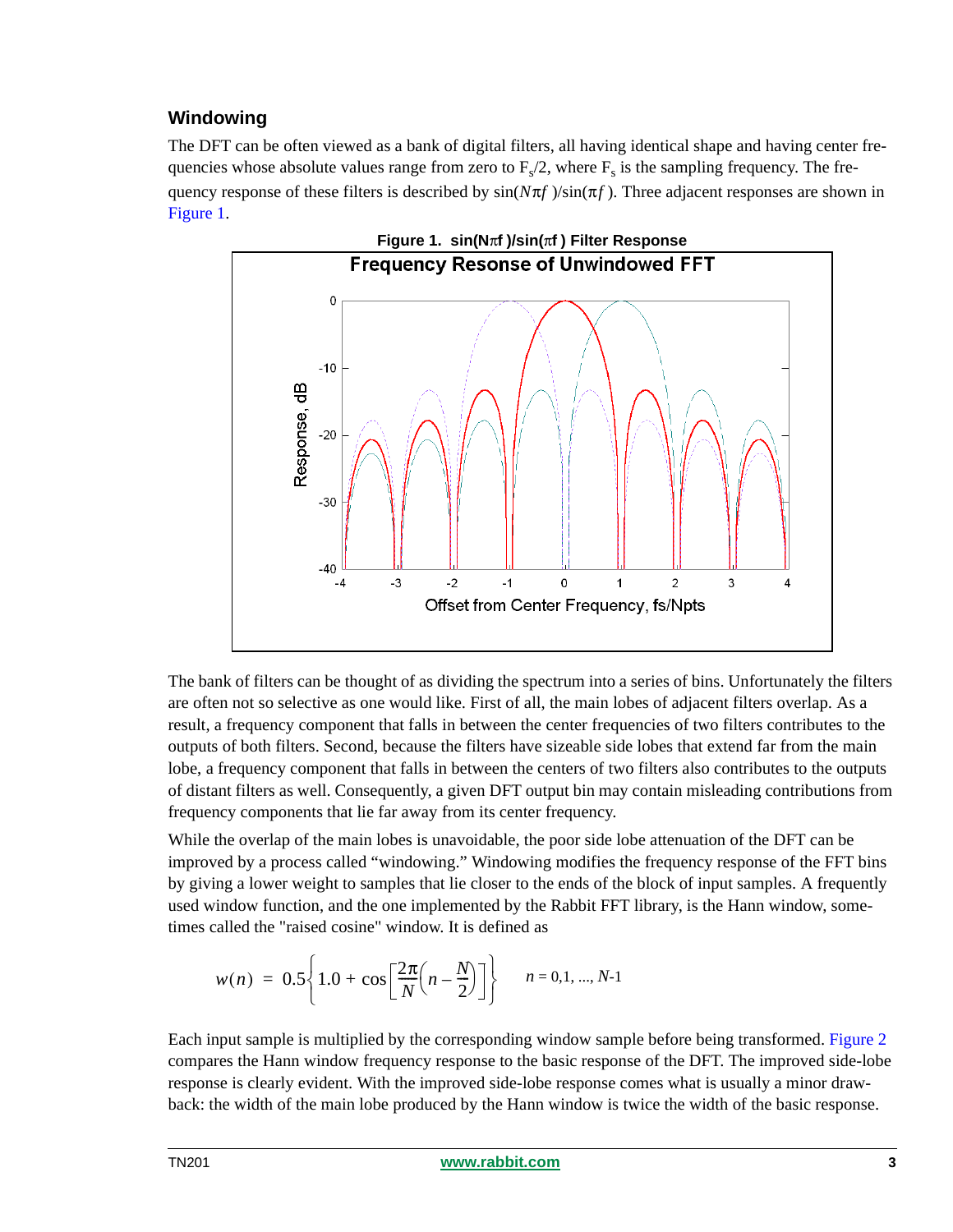<span id="page-3-0"></span>

(A note on implementation: The Hann window has a particularly simple, three-point DFT. In the Rabbit FFT library, the Hann window function convolves the three-point DFT with the FFT output spectrum. This approach has the advantage of not requiring the computation or storage of raised cosine curves for all possible FFT sizes.)

# **Real Signals**

Practical applications of the DFT usually deal with real signals, as might be produced by an analog-to-digital converter. It is possible to use an *N*-point complex DFT to analyze a 2*N*-point real input sequence. The computed *N*-point complex spectrum will be the positive-frequency portion of the sequence's complex spectrum. No information is lost by computing only the positive-frequency portion of the spectrum because the spectrum of a real sequence is *conjugate symmetric*. This means that the negative-frequency portion of the spectrum can be computed from the positive-frequency spectrum via the relations:

 $Re X[-f] = Re X[f]$ Im  $X[-f] = -$  Im  $X[f]$ 

In practice the negative-frequency portion of the spectrum is rarely needed.

The Rabbit FFT library contains both complex-in/complex-out and real-in/complex-out FFT and their inverse counterparts.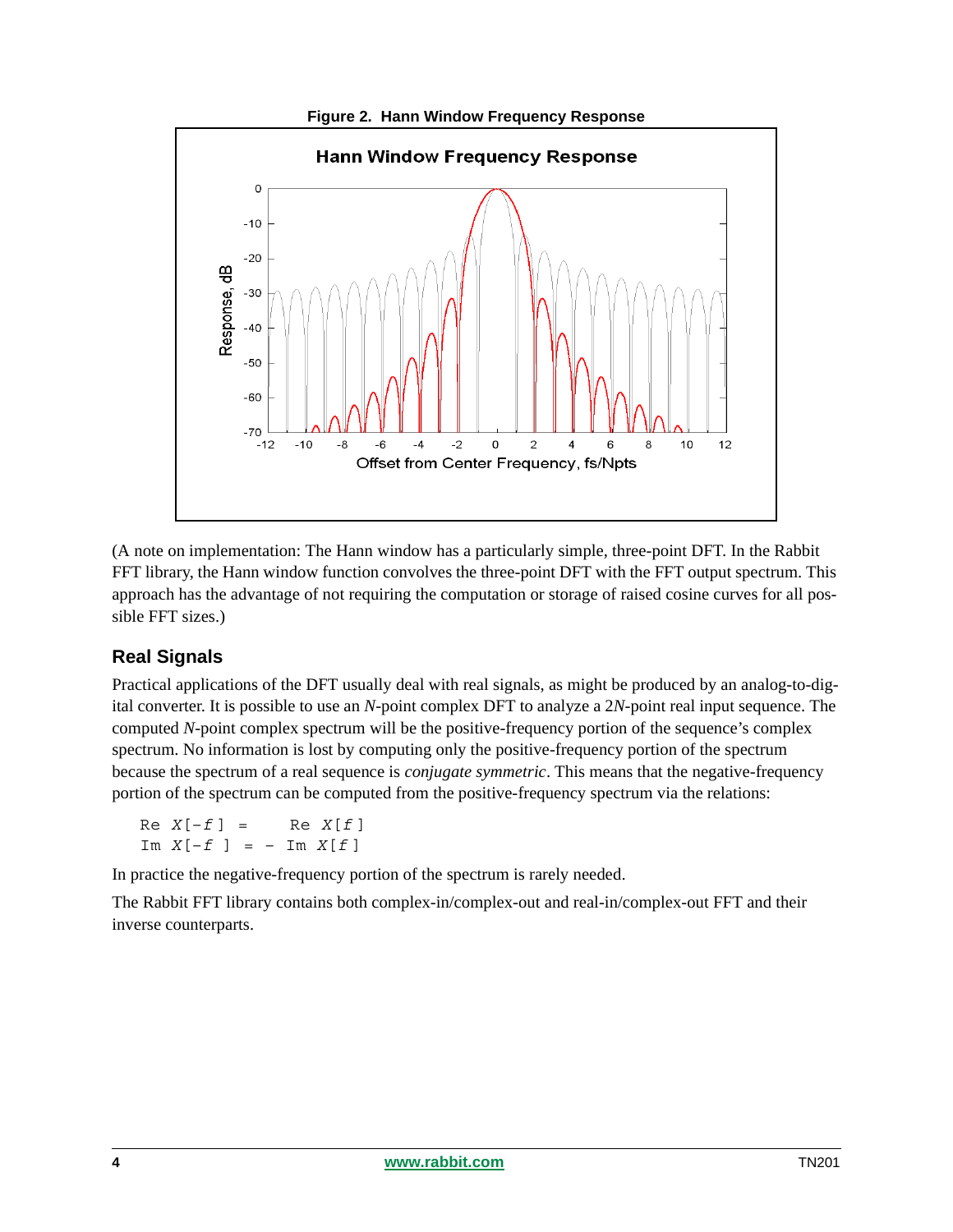# **Power Spectrum**

When the DFT is used to analyze a signal (either real or complex), one is often concerned not so much with the amplitude and phase of the signal's spectrum as with either its power or its magnitude. The power spectrum is given by:

 $Power[k] = (Re X[k])^{2} + (Im X[k])^{2}$ 

When the magnitude is required, it can be computed by extracting the square root of each term in the power spectrum. The Rabbit FFT library provides a fast, full-precision function to compute the power spectrum from a complex spectrum.

# **The Rabbit FFT Library**

The Rabbit FFT library comprises seven functions:

```
fftcplx()
fftcplxinv()
fftreal()
fftrealinv()
hanncplx()
hannreal()
powerspectrum()
```
These functions operate on a sequence or a spectrum stored in a single array. Data in the array are considered to be in the form of signed, 16-bit fractions with values that range from  $-1$  to  $1 - 2^{15}$ . The effect of interpreting the data as fractions shows up when two 16-bit numbers are multiplied together to produce a 32-bit result. The 16-bit fractional arithmetic retains the 16 more significant bits of the product, whereas 16-bit integer arithmetic retains the 16 less significant bits.

The best numerical accuracy is obtained when the data to be transformed (or inverse transformed) are multiplied by a scaling factor so as to be as large as possible and still be representable by 16 bits. This means that the data should be scaled so that the resulting values lie between -32768 and +32767 (which correspond to fraction values -1 and +32767/32768). For example, for best results a sequence whose values range from -2048 to +2047 should be scaled so that 2047 becomes 32767. In this case, the scaling factor is exactly 16. For a sequence whose values range from zero to  $+200$ , the optimum scaling factor is 32767/200 or 163. (One might be tempted to use a suboptimum scaling factor of 128 and accomplish the scaling by left-shifting seven positions. But because the Rabbit's multiply instruction is so fast, left-shifting seven places takes twice as long as multiplying.)

Depending on the particular function, the array data may be either complex or real. Complex values are stored such that real parts are contained in the even-numbered array positions and the imaginary parts are contained in the odd-numbered array positions.

The *k*th complex point in the array is given by

 $Re X[k] = X[ 2k ]$  $Im X[k] = x[2k + 1]$ 

Block floating point arithmetic is used to prevent arithmetic overflow. A binary exponent is associated with the entire array of data, *viz,*

 $x_k = x[k] \times 2^{blockexp}$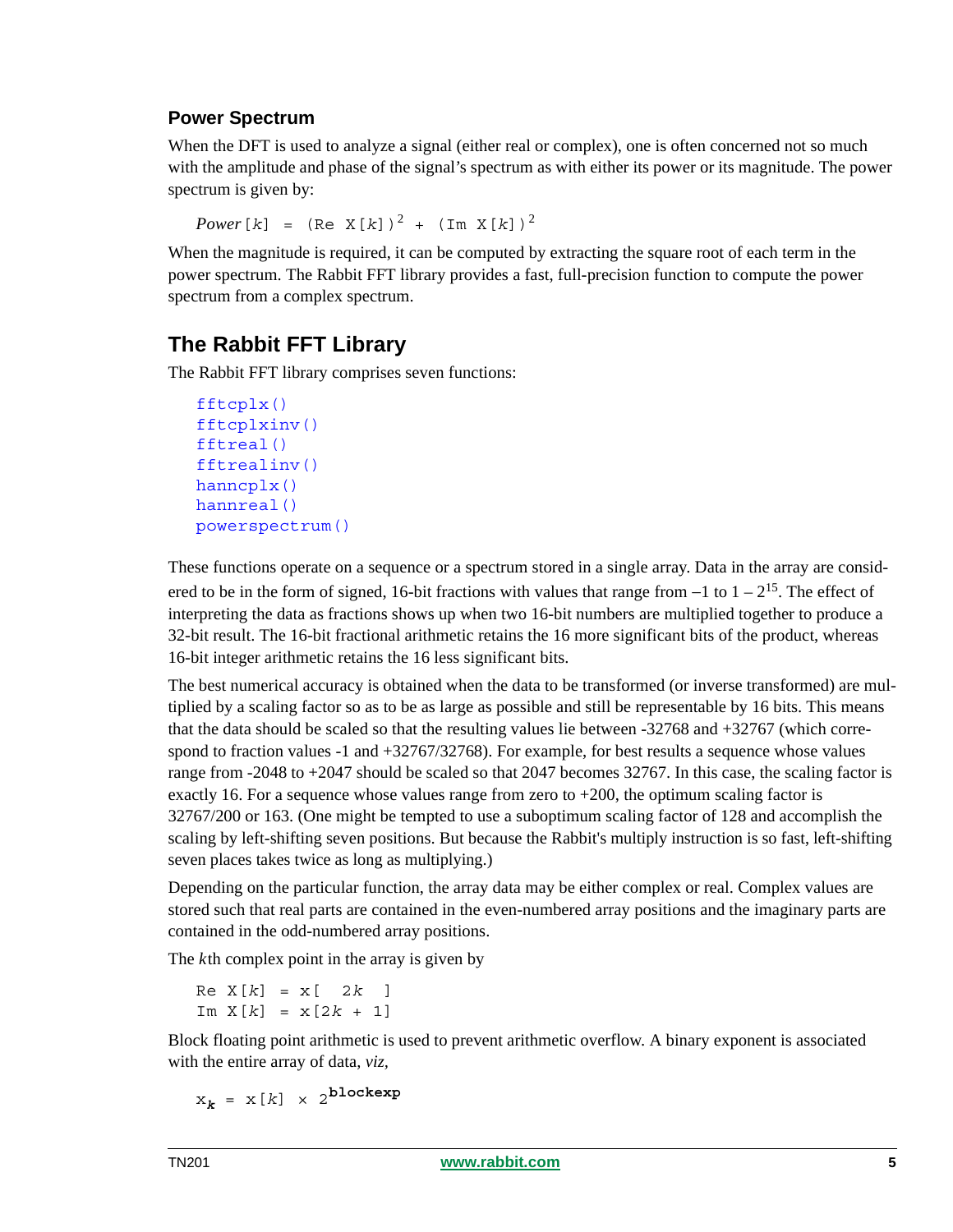During processing any addition or subtraction that would result in an arithmetic overflow causes the entire array to be scaled down by a factor of two, thereby preventing the overflow. Each time the array is scaled, its block exponent is increased by one to compensate for this scaling. The actual value of the exponent is arbitrary, and the calling program may set it to any convenient value.

## **The Complex FFT Functions**

<span id="page-5-0"></span>These functions are in FFT.LIB.

# **fftcplx**

#### **void fftcplx(int \*x, int N, int \*blockexp);**

#### **DESCRIPTION**

Computes the complex DFT of the N-point complex sequence contained in the array  $x$  and returns the complex result in  $x$ . N must be a power of 2 and lie between 4 and 1024. An invalid N causes a RANGE exception. The N-point complex sequence in array  $x$  is replaced with its N-point complex spectrum. The value of blockexp is increased by 1 each time array x has to be scaled, to avoid arithmetic overflow.

#### **PARAMETERS**

| x        | Pointer to N-element array of complex fractions. |
|----------|--------------------------------------------------|
| N        | Number of complex elements in array x.           |
| blockexp | Pointer to integer block exponent.               |

# **fftcplxinv**

```
 void fftcplxinv(int *x, int N, int *blockexp);
```
#### **DESCRIPTION**

Computes the inverse complex DFT of the N-point complex spectrum contained in the array  $x$ and returns the complex result in  $x$ . N must be a power of 2 and lie between 4 and 1024. An invalid N causes a RANGE exception. The value of blockexp is increased by 1 each time array x has to be scaled, to avoid arithmetic overflow. The value of blockexp is also *decreased* by  $log_2N$  to include the  $1/N$  factor in the definition of the inverse DFT

| $\mathbf x$ | Pointer to N-element array of complex fractions. |
|-------------|--------------------------------------------------|
| N           | Number of complex elements in array x.           |
| blockexp    | Pointer to integer block exponent.               |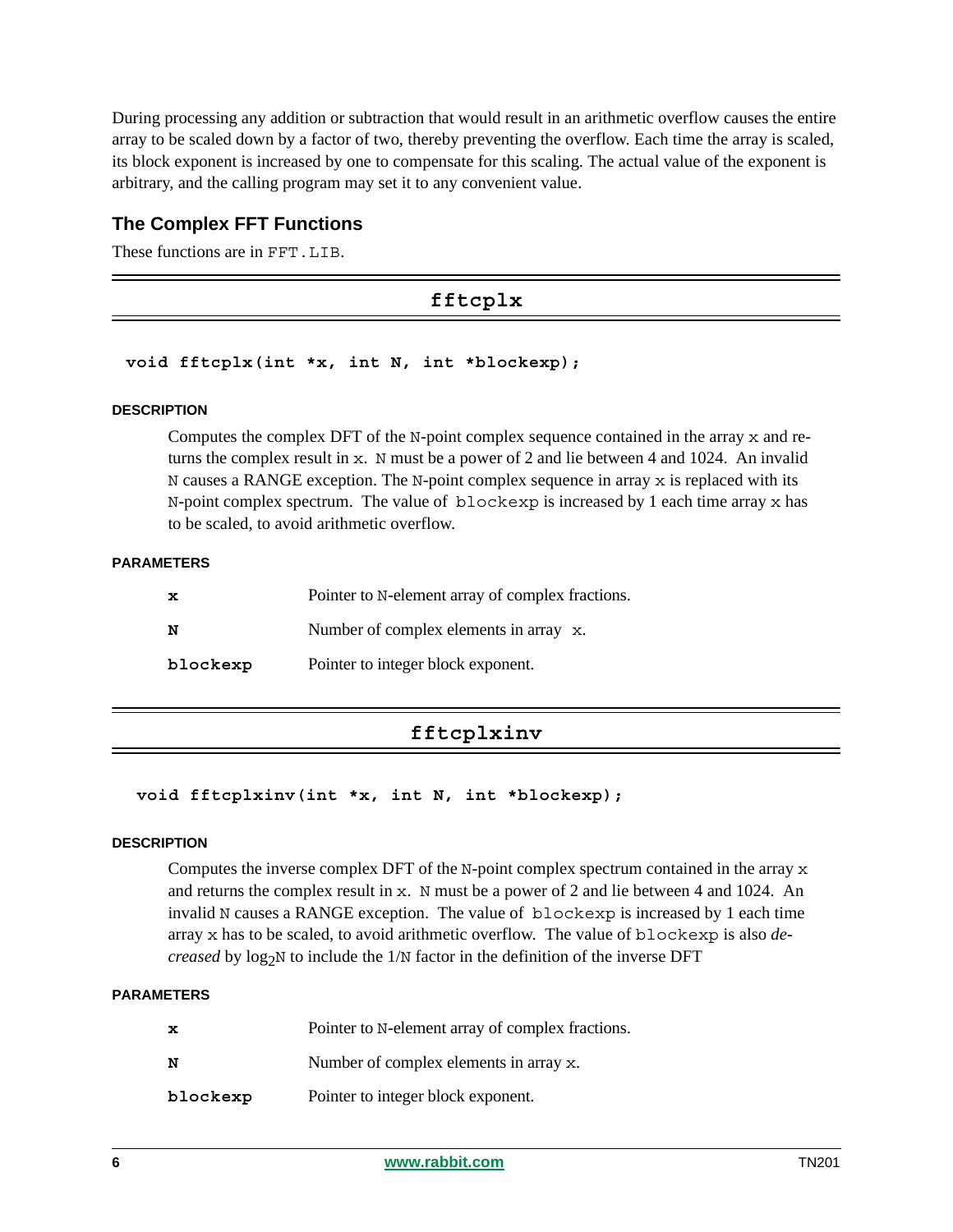# **The Real FFT Functions**

The fftreal() and fftrealinv() functions manipulate real sequences and positive-frequency spectra. The spectrum of a 2*N*-point real sequence has 2*N* complex points. However, it also has conjugate symmetry, so that its  $N + 1$  positive-frequency components contain all the spectral information. The imaginary part of the zero-frequency, or dc term, and the imaginary part of the maximum-frequency, or *fmax* term, are always zero. The *fmax* term is the  $N + 1$  term of the 2*N*-point spectrum, and so lies one position beyond the *N*-point positive-frequency complex spectrum. However, since the *fmax* term is purely real, we can store its value in the otherwise zero imaginary part of the dc term.

<span id="page-6-0"></span>These functions are in FFT. LIB.

# **fftreal**

#### **void fftreal(int \*x, int N, int \*blockexp);**

#### **DESCRIPTION**

Computes the N-point, positive-frequency complex spectrum of the 2N-point real sequence in array x. The 2N-point real sequence in array x is replaced with its N-point positive-frequency complex spectrum. To avoid arithmetic overflow, the value of blockexp is increased by 1 each time array x has to be scaled,.

The imaginary part of the *X*[0] term (stored in *x*[1]) is set to the real part of the *fmax* term.

The 2N-point real sequence is stored in natural order. The zeroth element of the sequence is stored in  $x[0]$ , the first element in  $x[1]$ , and the *k*th element in  $x[k]$ .

N must be a power of 2 and lie between 4 and 1024. An invalid N causes a RANGE exception.

| x        | Pointer to 2N-point sequence of real fractions. |
|----------|-------------------------------------------------|
| N        | Number of complex elements in output spectrum   |
| blockexp | Pointer to integer block exponent.              |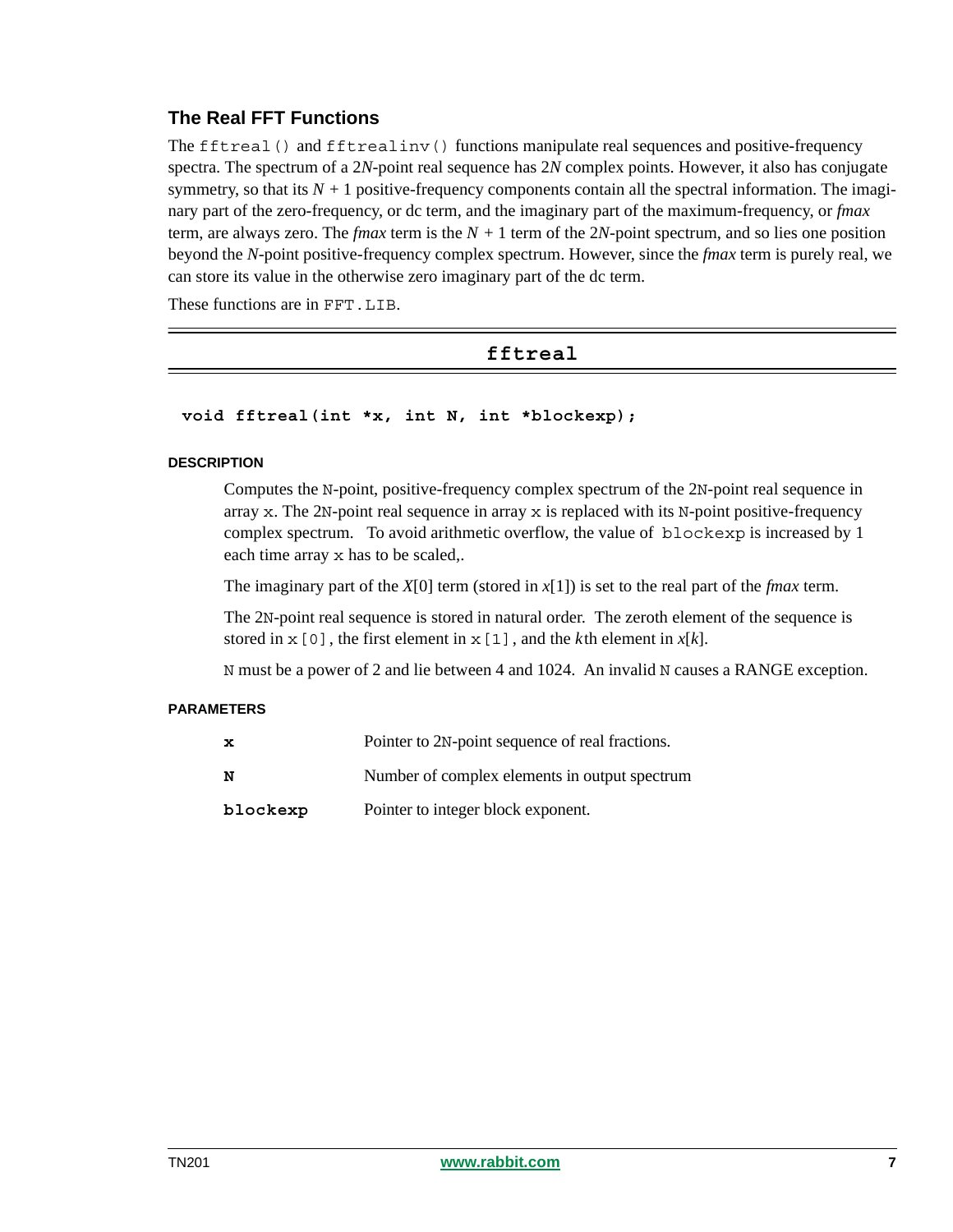# **fftrealinv**

#### <span id="page-7-0"></span>**void fftrealinv(int \*x, int N, int \*blockexp);**

#### **DESCRIPTION**

Computes the *2*N-point real sequence corresponding to the N-point, positive-frequency complex spectrum in array x. The N-point, positive-frequency spectrum contained in array x is replaced with its corresponding 2N-point real sequence. The value of blockexp is increased by 1 each time array x has to be scaled, to avoid arithmetic overflow. The value of blockexp is also *decreased* by  $log_2N$  to include the  $1/N$  factor in the definition of the inverse DFT.

The function expects to find the real part of the *fmax* term in the imaginary part of the zerofrequency  $X[0]$  term (stored  $X[1]$ ).

The 2N-point real sequence is stored in natural order. The zeroth element of the sequence is stored in  $x[0]$ , the first element in  $x[1]$ , and the *k*th element in  $x[k]$ .

N must be a power of 2 and lie between 4 and 1024. An invalid N causes a RANGE exception.

| $\mathbf x$ | Pointer to N-element array of complex fractions. |
|-------------|--------------------------------------------------|
| N           | Number of complex elements in array x.           |
| blockexp    | Pointer to integer block exponent.               |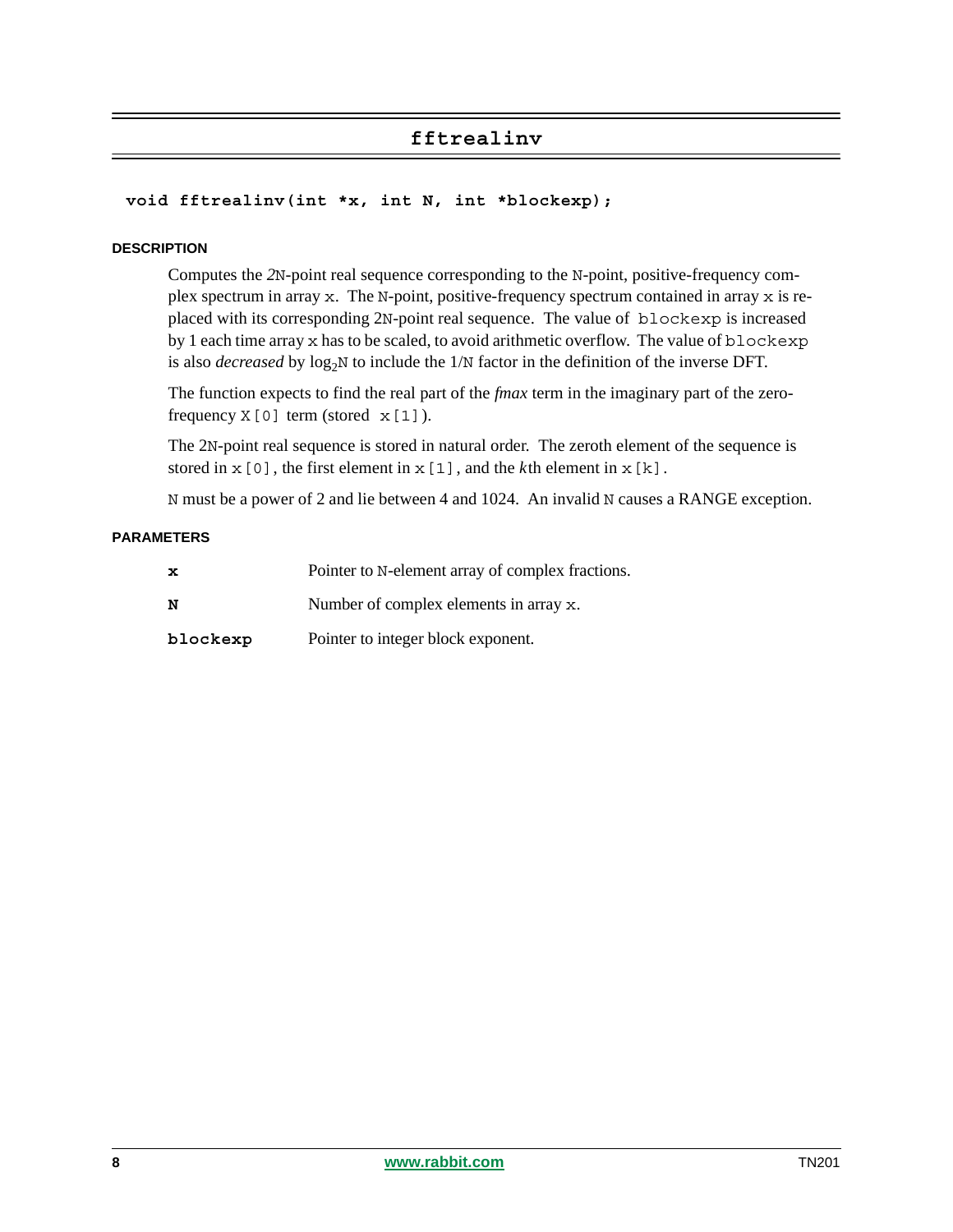#### **The Auxiliary Functions**

<span id="page-8-0"></span>These functions are in FFT.LIB.

### **hanncplx**

#### **void hanncplx(int \*x, int N, int \*blockexp);**

#### **DESCRIPTION**

Convolves an N-point complex spectrum with the three-point Hann kernel. The filtered spectrum replaces the original spectrum.

The function produces the same results as would be obtained by multiplying the corresponding time sequence by the Hann raised-cosine window.

The zero–crossing width of the main lobe produced by the Hann window is 4 DFT bins. The adjacent sidelobes are 32 db below the main lobe. Sidelobes decay at an asymptotic rate of 18 db per octave.

N must be a power of 2 and lie between 4 and 1024. An invalid N causes a RANGE exception.

| $\mathbf{x}$ | Pointer to N-element array of complex fractions. |
|--------------|--------------------------------------------------|
| N            | Number of complex elements in array x.           |
| blockexp     | Pointer to integer block exponent.               |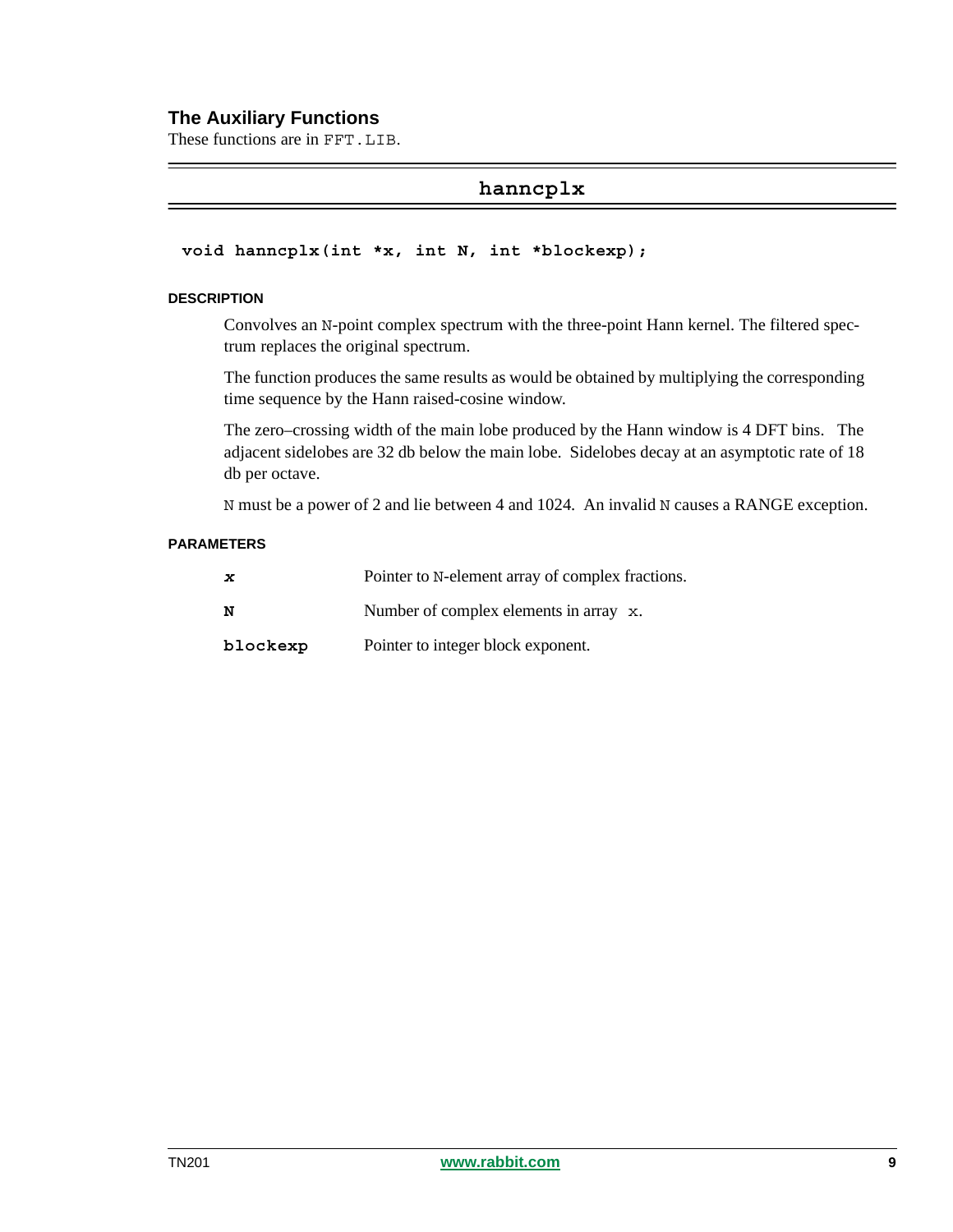## **hannreal**

#### <span id="page-9-0"></span> **void hannreal(int \*x, int N, int \*blockexp);**

#### **DESCRIPTION**

Convolves an N-point positive-frequency complex spectrum with the three-point Hann kernel. The function produces the same results as would be obtained by multiplying the corresponding time sequence by the Hann raised-cosine window.

The zero–crossing width of the main lobe produced by the Hann window is 4 DFT bins. The adjacent sidelobes are 32 db below the main lobe. Sidelobes decay at an asymptotic rate of 18 db per octave.

The imaginary part of the dc term (stored in x[1]) is considered to be the real part of the *fmax* term. The dc and *fmax* spectral components take part in the convolution along with the other spectral components. The real part of *fmax* component affects the real part of the *X*[*N*-1] component (and vice versa), and should not arbitrarily be set to zero unless these components are unimportant.

#### **PARAMETERS**

| x        | Pointer to N-element array of complex fractions. |
|----------|--------------------------------------------------|
| N        | Number of complex elements in array x.           |
| blockexp | Pointer to integer block exponent.               |

#### **RETURN VALUE**

None. The filtered spectrum replaces the original spectrum.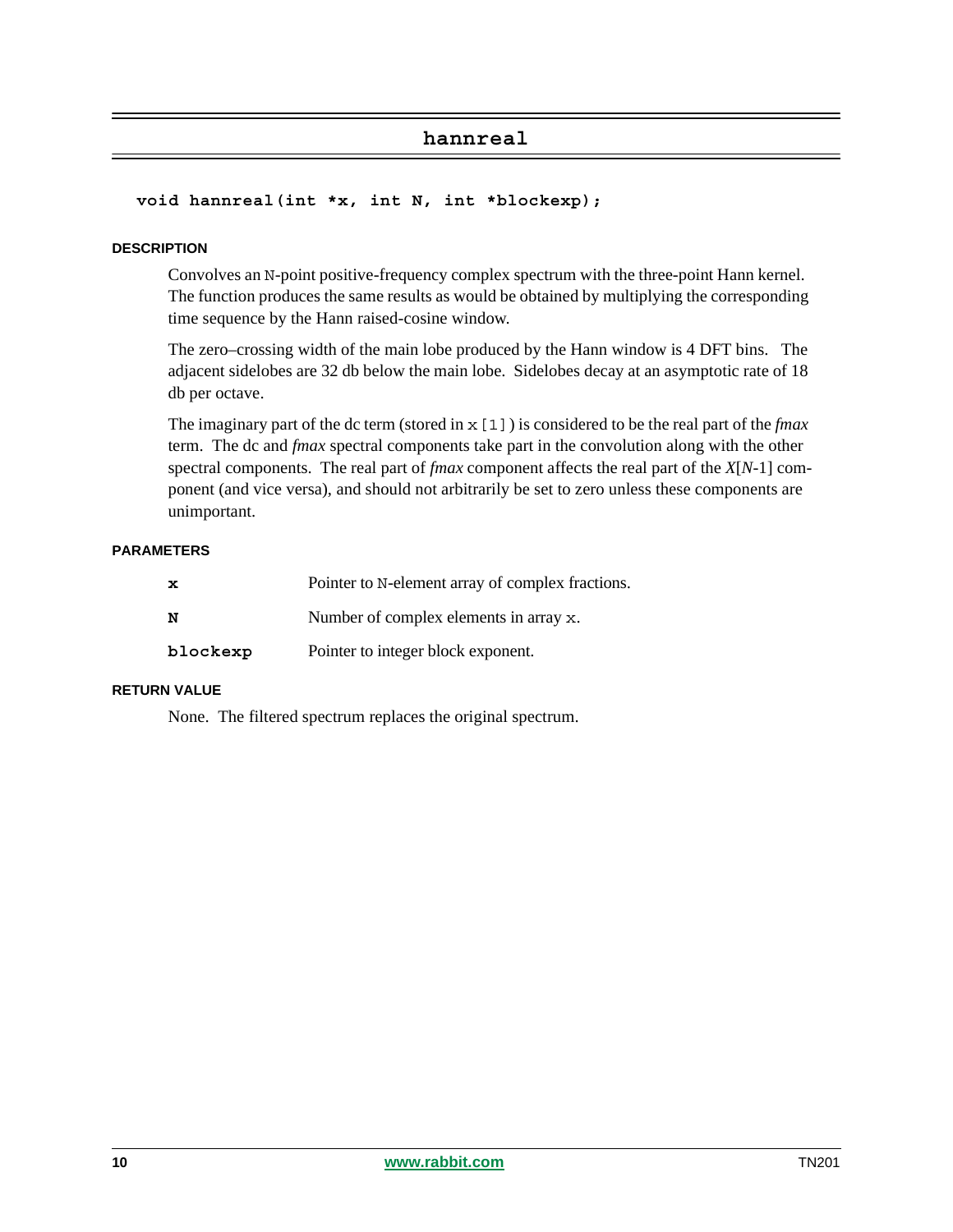#### **powerspectrum**

<span id="page-10-0"></span>**void powerspectrum(int \*x, int N, \*int blockexp);**

#### **DESCRIPTION**

Computes the power spectrum from a complex spectrum according to

**Power**[k] =  $(Re X[k])^2 + (Im X[k])^2$ 

The N-point power spectrum replaces the N-point complex spectrum. The power of each complex spectral component is computed as a 32-bit fraction. Its more significant 16-bits replace the imaginary part of the component; its less significant 16-bits replace the real part.

If the complex input spectrum is a positive-frequency spectrum computed by  $fftreal()$ , the imaginary part of the  $X[0]$  term (stored  $x[1]$ ) will contain the real part of the *fmax* term and will affect the calculation of the dc power. If the dc power or the *fmax* power is important, the *fmax* term should be retrieved from  $x[1]$  and  $x[1]$  set to zero before calling powerspectrum().

The power of the *k*th term can be retrieved by:

 $P[k] = * (long*)$  &  $x[2k] * 2^{blockexp}$ 

The value of blockexp is first doubled to reflect the squaring operation applied to all elements in array x. Then it is further increased by 1 to reflect an inherent division-by-two that occurs during the squaring operation.

| x        | Pointer to N-element array of complex fractions. |
|----------|--------------------------------------------------|
| N        | Number of complex elements in array x.           |
| blockexp | Pointer to integer block exponent.               |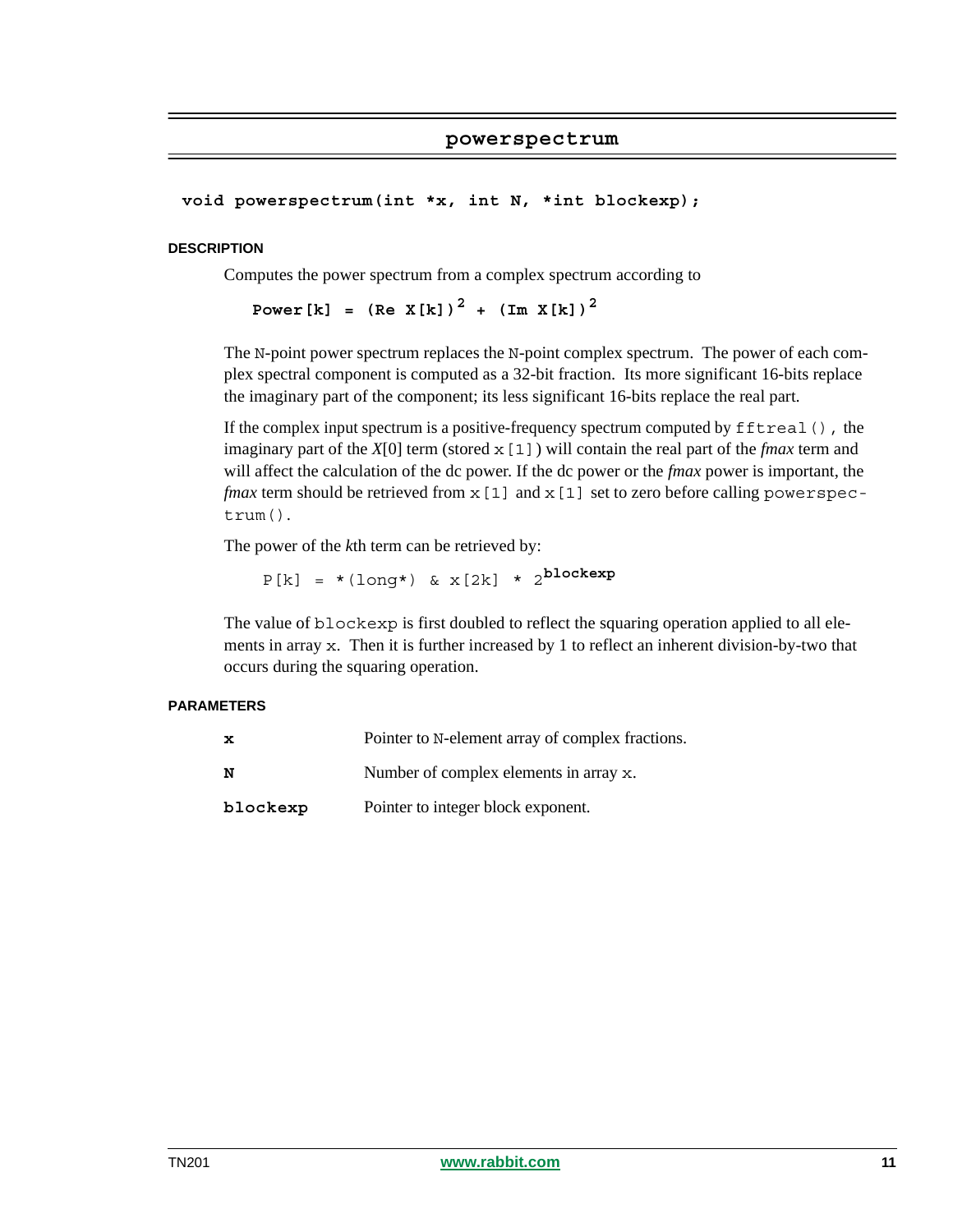# **Timing**

The execution time of all functions other than powerspectrum() depends somewhat on whether and by how much the data must be scaled to avoid arithmetic overflow. The following tables present the measured best case (no scaling) and worst case (maximum scaling) execution times for a 30 MHz Rabbit 2000 running under Dynamic C.

|               | <b>Number of Complex Output Points</b> |     |                            |     |                            |      |  |
|---------------|----------------------------------------|-----|----------------------------|-----|----------------------------|------|--|
|               | 32<br><b>Execution Time (ms)</b>       |     | 64                         |     | 128                        |      |  |
|               |                                        |     | <b>Execution Time (ms)</b> |     | <b>Execution Time (ms)</b> |      |  |
|               | min                                    | max | min                        | max | min                        | max  |  |
| cplxfft       | 1.4                                    | 1.9 | 3.2                        | 4.2 | 7.2                        | 9.6  |  |
| cplxfftinv    | 1.4                                    | 1.9 | 3.2                        | 4.2 | 7.1                        | 9.4  |  |
| realfft       | 1.7                                    | 2.4 | 3.8                        | 5.2 | 8.5                        | 11.5 |  |
| realfftinv    | 1.7                                    | 2.4 | 3.9                        | 5.3 | 8.6                        | 11.6 |  |
| ffthanncplx   | 0.2                                    | 0.5 | 0.4                        | 0.8 | 0.8                        | 1.4  |  |
| ffthannreal   | 0.2                                    | 0.5 | 0.4                        | 0.8 | 0.8                        | 1.4  |  |
| powerspectrum | 0.1                                    |     | 0.3                        |     | 0.5                        |      |  |

|               | <b>Number of Complex Output Points</b> |      |                                   |      |                                    |       |
|---------------|----------------------------------------|------|-----------------------------------|------|------------------------------------|-------|
|               | 256<br><b>Execution Time (ms)</b>      |      | 512<br><b>Execution Time (ms)</b> |      | 1024<br><b>Execution Time (ms)</b> |       |
|               |                                        |      |                                   |      |                                    |       |
|               | min                                    | max  | min                               | max  | min                                | max   |
| cplxfft       | 16.2                                   | 21.3 | 35.8                              | 46.6 | 78.5                               | 102.5 |
| cplxfftinv    | 16.2                                   | 21.0 | 35.9                              | 46.7 | 78.7                               | 102.7 |
| realfft       | 18.8                                   | 25.1 | 41.1                              | 54.5 | N/A <sup>1</sup>                   |       |
| realfftinv    | 19.0                                   | 25.2 | 41.2                              | 54.6 |                                    |       |
| ffthanncplx   | 1.5                                    | 2.7  | 2.9                               | 5.3  | 5.8                                | 10.6  |
| ffthannreal   | 1.5                                    | 2.7  | 2.9                               | 5.3  | 5.8                                | 10.6  |
| powerspectrum | 1.0                                    |      | 2.0                               |      | 4.0                                |       |

1 realfft and realfftinv are currently limited to 512 complex output points.